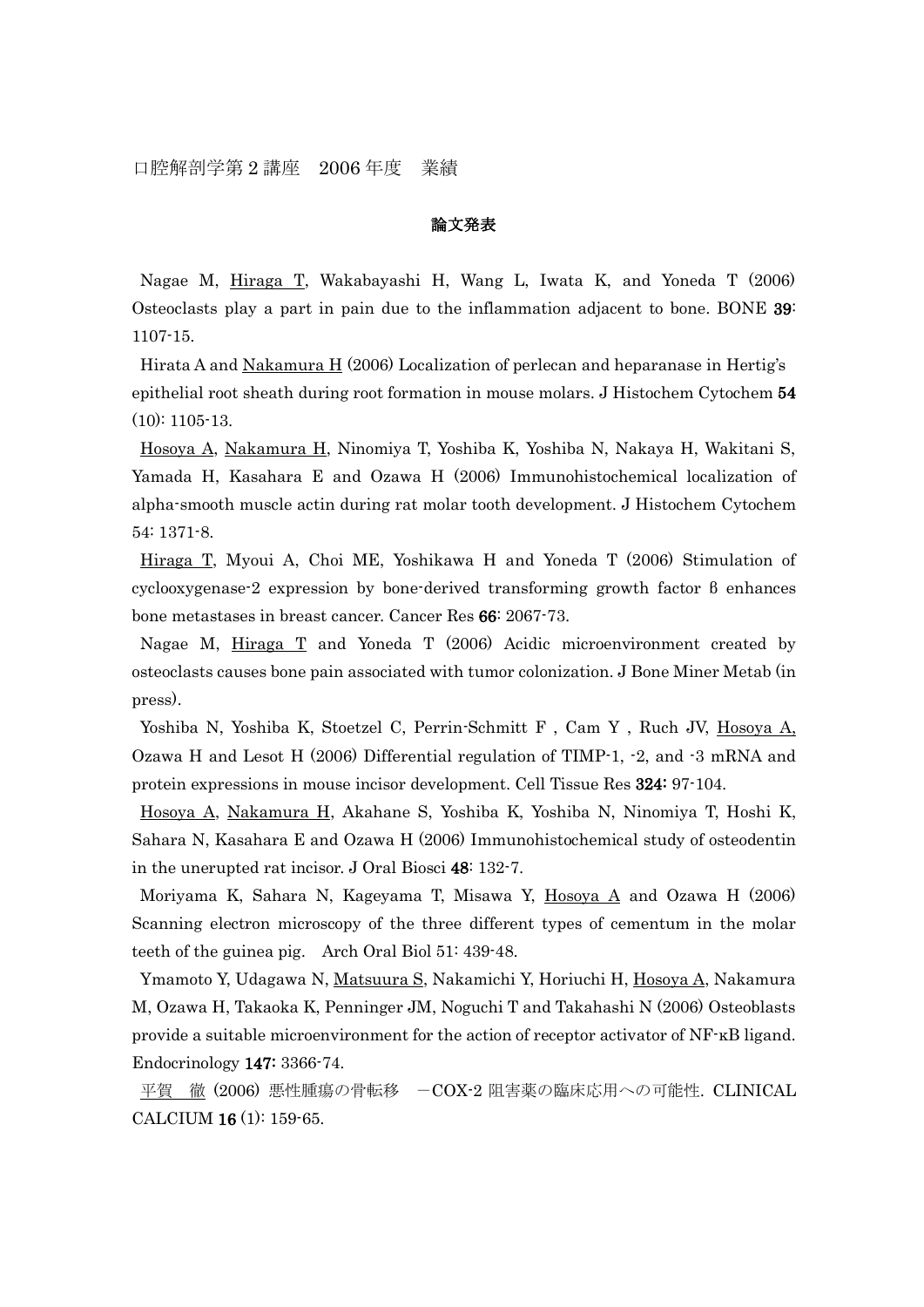若林弘樹,平賀 徹, 米田俊之 (2006) 悪性腫瘍の骨病変に伴う疼痛とその発生機序. CLINICAL CALCIUM 16 (4): 605-11.

#### その他

第 5 回松本ボーンフォーラム(長野) 2006 年 5 月

低酸素および HIF-1α の活性化は乳癌の溶骨性骨転移を促進する : 平賀 徹, 近藤科江, 広田喜一, 米田俊之

第 4 回がんとハイポキシア研究会(京都) 2006 年 11 月

低酸素および HIF-1の活性化は乳癌の溶骨性骨転移形成に促進的に働く:平賀 徹, 近藤 科江, 広田喜一, 中村浩彰, 米田俊之

八巻真理子,中村浩彰,高橋直之,宇田川信之,小澤英浩 (2006) klotho 遺伝子欠損が骨 の細胞および骨基質に及ぼす影響. The BONE 20 (4): 395-9.

平賀 徹, 小澤英浩, 米田俊之 (2006) 乳癌の骨転移におけるシオクロオキナーゼ-2 の役 割. The BONE 20 (5): 563-6.

### 学会発表

日本解剖学会学術集会(第 111 回) 2006 年 3 月

マウス顎下腺上皮細胞の発生・分化に伴うグリコーゲン貯蔵の消長 : 松浦幸子 (解剖学雑 誌 81(S): 173, 2006)

日本歯科保存学会・春季学会(第 124 回) 2006 年 5 月

マウス歯の発生過程におけるTIMP-2とPeriostinの発現 : 吉羽永子, 吉羽邦彦, 興地隆史, 斎藤正寛, 横井隆政, 細矢明宏, 小澤英浩 (日歯保誌 49:98, 2006)

IADR 84th General Session, June, 2006

Immunohistochemical localization of alpha-SMA during rat molar tooth development: Hosoya A, Nakamura H, Ninomiya T, Yoshiba K, Yoshiba N, Yamada H, Kasahara E and Ozawa H (J Dent Res. (Spec Iss B):2006)

Temporospatial expression of TIMPs during mouse incisor development: Yoshiba N, Yoshiba K, Cam Y, Hosoya A, Okiji T, Ozawa H and Lesot H (J Dent Res. (Spec Iss B): 2006)

日本骨代謝学会(第 24 回) 2006 年 7 月

骨芽細胞 は RANKL 発現以外に破骨細胞形成のための微少環境を提供する : 山本洋平, 中道裕子, 堀内博志, 中村美どり, 細矢明宏, 小澤英浩, 伊藤孝訓, 高岡邦夫, 野口俊英, 宇 田川信之, 高橋直之 (プログラム・抄録集:206, 2006)

In vivo では細胞周期の停止した破骨細胞前駆細胞(pOCP)のプールが存在する : 溝口利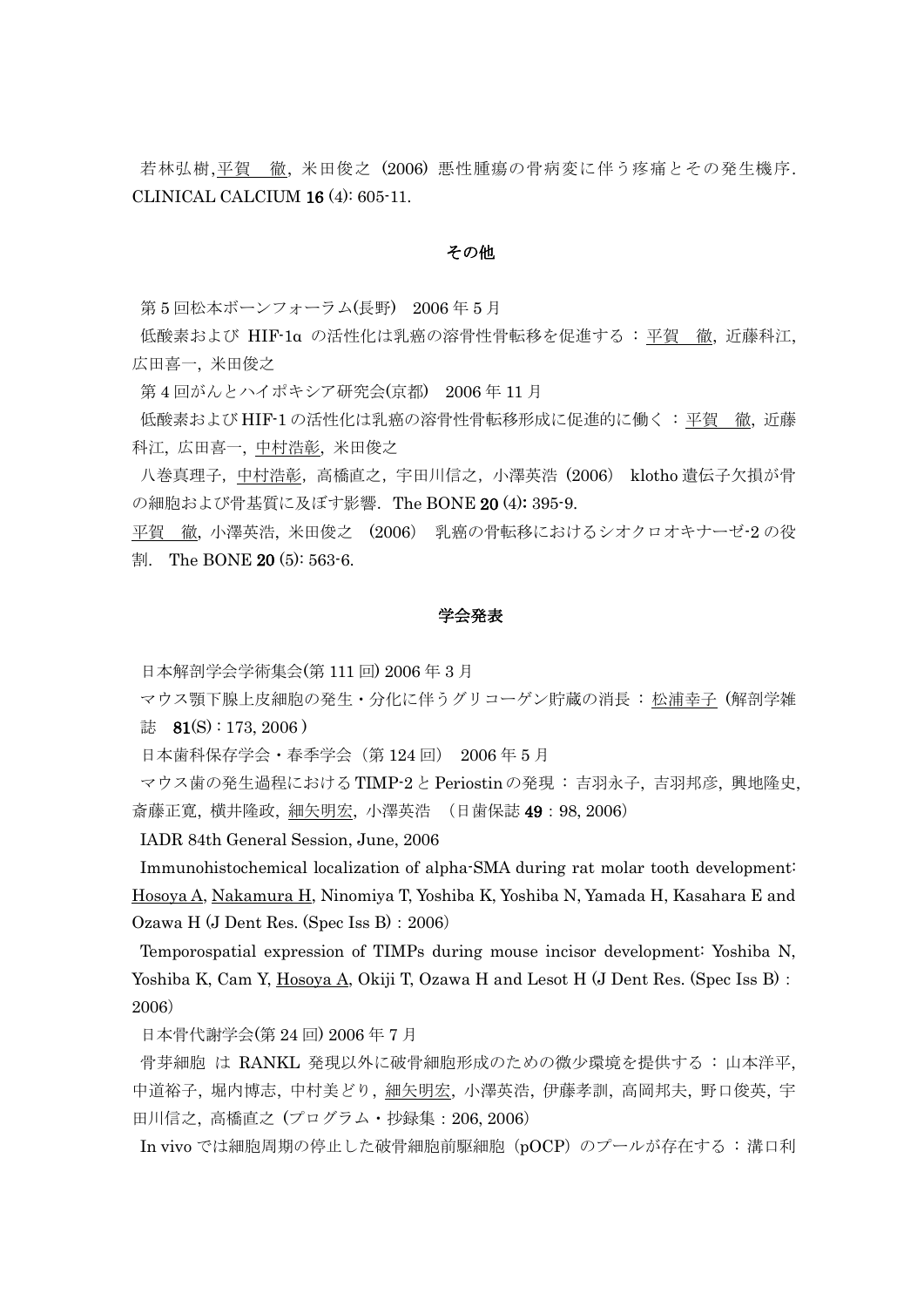英, 武藤昭紀, 細矢明宏, 中道裕子, 山下照仁, 小林泰浩, 宇田川信之, 伊藤充雄, 高橋直之 (プログラム・抄録集:208, 2006)

リセドロネートによる卵巣摘出後の骨量低下抑制 -in vivo micro CTを用いた経時的観察 - : 二宮禎, 新井嘉則, 中村浩彰, 細矢明宏, 関あずさ, 高橋直之, 小澤英浩 (プログラム・ 抄録集:239, 2006)

alpha-平滑筋アクチンの歯周組織発生過程における局在と歯槽骨形成との関連 : 細矢明宏, 中村浩彰, 二宮 禎, 吉羽邦彦, 笠原悦男, 小澤英浩 (プログラム・抄録集:262, 2006)

低酸素による転写因子 HIF-1α の活性化は乳癌の溶骨性骨転移を促進する : 平賀 徹, 米 田俊之 (プログラム・抄録集: 173, 2006)

破骨細胞の分化と生存における低分子量 G タンパク Rap1 の役割 : 上田晃己, 平賀 徹, 米田俊之 (プログラム・抄録集: 204, 2006)

Ca シグナルは破骨細胞の分化のみならず機能発現でも重要な役割を担う : 小出雅則,溝 口利英,二宮禎,中村浩彰,小林泰浩,野口俊英,高橋直之,宇田川信之(プログラム・抄 録集:224,2006)

PTH-rP による骨吸収促進は骨痛を誘発する : 王 麗楊, 若林弘樹, 平賀 徹, 米田俊之 (プログラム・抄録集: 253, 2006)

日本骨形態計測学会(第 26 回) 2006 年 7 月

in vivo micro CT によるリセドロネートの骨吸収抑制効果の検討 : 二宮禎, 新井嘉則, 中 村浩彰, 細矢明宏, 関あずさ, 佐原紀行, 高橋直之, 小澤英浩 (日本形態誌 16:S104, 2006) 松本歯科大学学会(第 62 回) 2006 年 7 月

電位依存性 Ca<sup>2+</sup>チャネルは破骨細胞分化に関与する : 小出雅則, 溝口利英, 二宮禎, 中村 浩彰,小林泰浩,高橋直之,宇田川信之(松本歯学:2006)

日本組織工学会(第9回) 2006 年 9 月

ラット臼歯皮下移植実験モデルにおける歯槽骨再生に関する免疫組織化学的研究 : 細矢 明宏,

吉羽邦彦, 岡部高弘, 脇谷滋之, 小澤英浩 (プログラム・抄録集:159, 2006)

日本歯科基礎医学会学術大会(第 48 回) 2006 年 9 月

歯根膜組織の歯槽骨再生能 : 細矢明宏, 中村浩彰, 二宮 禎, 平賀 徹, Zhao Chen, 吉羽 邦彦, 吉羽永子, 笠原悦男, 小澤英浩 (J Oral Biosci 48: 117, 2006)

歯の再植後の歯髄腔内に形成される骨様組織に関する免疫組織化学的研究 : Zhao Chen, 細矢明宏, 栗田 浩, 小澤英浩, 中村浩彰 (J Oral Biosci 48: 129, 2006)

マウス歯の発生過程における TIMP-2 と Periostin は類似の時間的空間的発現パターンを 示す : 吉羽永子, 吉羽邦彦, 興地隆史, 斎藤正寛, 横井隆政, 細矢明宏, 網塚憲生, 小澤英浩 (J Oral Biosci 48:153, 2006)

28th Annual Meeting of the American Society for Bone and Mineral Research, September, 2006